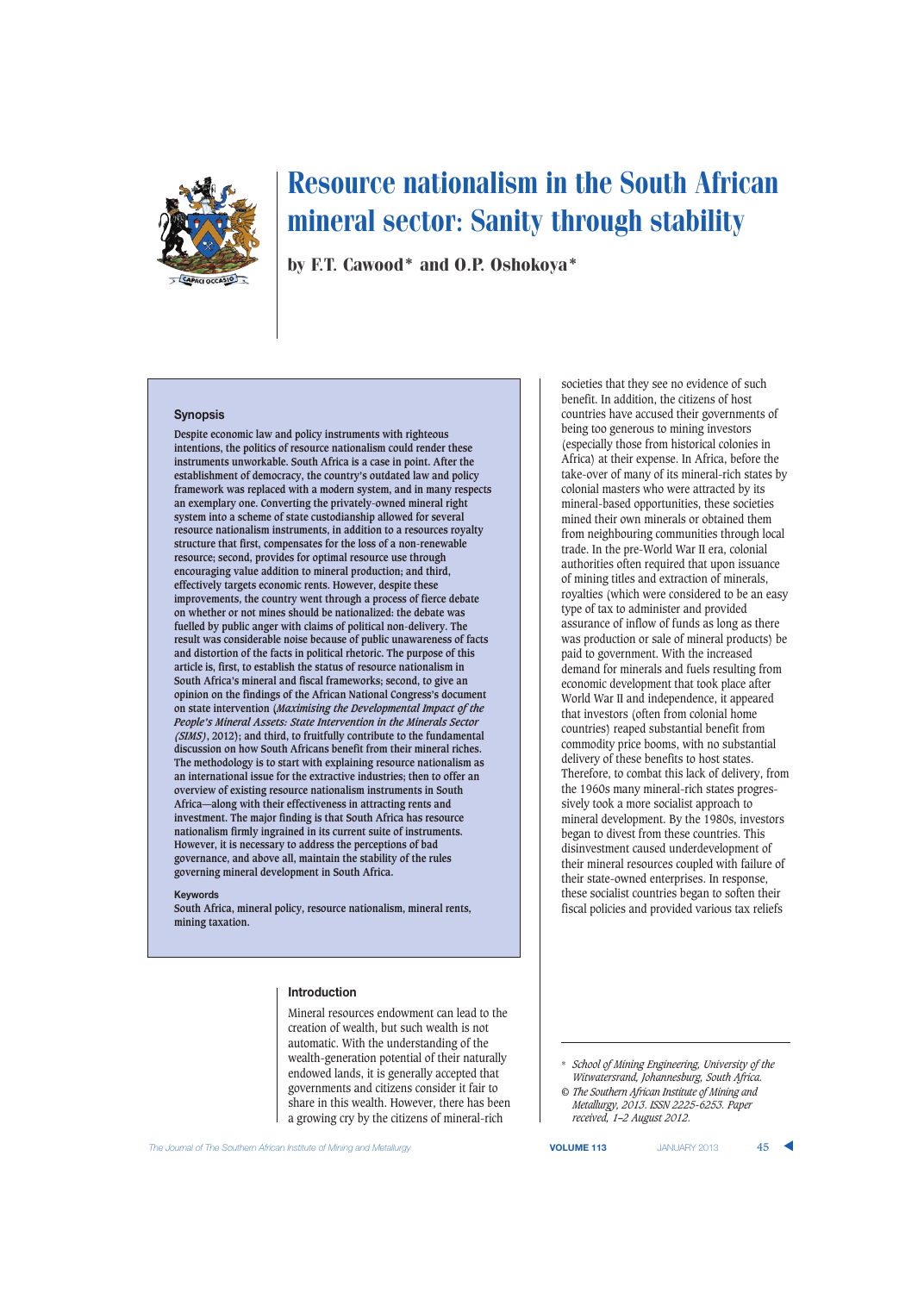to attract investors**1**. From the mid-1990s to date, the evolving meaning and implementation of sustainable development, linked with perceived inadequate economic benefit despite a commodities price boom, led to fresh calls for greater participation by the state in the affairs of mining and a (global) search for a new meaning of resource nationalism in the twenty-first century, followed.

## **Resource nationalism internationally**

Resource nationalism has its origins in Spanish colonial philosophy**2**. There does not seem to be a single workable definition and its meaning is often confused with resource nationalization. Nationalism could be explained as '*a patriotic feeling, principles, or efforts; an extreme form of patriotism marked by a feeling of superiority over other countries; advocacy of political independence for a particular country*'**3**. In this context, resource nationalism has been described as:

'… *government efforts to maximise revenues from and exercise greater direct and increasing State control over the economic activity of exploiting natural resources ... A key priority being to enshrine the right to the full and independent expression of territorial sovereignty. Also, too was the right of developing countries to control fully the activities of multinational corporations in their territories*'**4**.

Resource nationalism is also summarized as:

'… *the phenomenon of sovereigns seeking to assert greater control over and ownership or revenue stakes in the extractive process by setting or hanging contractual or regulatory terms for foreign resource extraction companies ... it is appropriate to use the term 'nationalism' since in addition to states seeking additional revenues they are also responding to populist, often emotive calls for greater local control over finite mineral resources* …'**5**.

These common elements indicate that resource nationalism seems to revolve around greater state ownership and control over national assets like mineral resources, which contribute to the international premise of national sovereignty over natural resources (NSONR), heeding earlier lessons on expropriation or nationalization of large-scale mining investments in the 1970s. In actual fact, resource nationalism can be defined as a *sovereign claim on resource assets by citizens of a mineral-rich country, in which this claim must deliver maximum benefits to them*. In doing so, it is conceivable that the implementation of resource nationalism has a range of policy options with extreme variations at opposite ends of the range. Currently, as in the post-colonial era, resource nationalism is gaining momentum globally, but there are more drivers than in the 1970s when it the trend was triggered as a reaction to colonization and high commodity prices. Some of these new drivers of resource nationalism include the following:

- ➤ Governance and trends in politics where there is more government sensitivity to the public's perceptions and misgivings about foreign involvement in strategic sectors**2**
- ➤ Increasing OECD country concern over the economic significance of sovereign wealth funds
- ➤ Practical efforts to measure socio-economic development contributions of extractive sectors

➤ Balancing an enabling environment for responsible business practice with immediate economic interests by governments seeking to increase their share of profits, bilateral relations, and diplomatic ambitions**5**. In the name of resource nationalism, a number of

producer nations are seeking to increase local participation in projects and/or change their fiscal environment to receive higher taxes or royalties. Examples include Australia (Minerals Resource Rent Tax), the United Kingdom (increased tax take from the North Sea oil industry), and South Africa (premature nationalization debate before considering the impact of the new royalty regime that followed a shift to state custodianship). In Africa, resource nationalism is a growing trend because of the increased pressure on governments to counter exploitation of natural resources and obtain a greater share of economic rents**6**. The manifestations of this trend range from the radical measures being put in place in Zimbabwe, to the calls by the President of Guinea for the establishment of a national mining company, to numerous changes in the countries' fiscal environment (taxes, royalties) - South Africa's new royalty regime, Ghana's proposed doubling of royalties on mining, Zambia's doubling of some mineral royalties, and South Africa's debate on nationalization are several cases in point**7**.

It should be noted that resource nationalism usually holds negative connotations for industry, especially from investors' perspective. Investors generally view resource nationalism as an emerging market risk which could involve the enforced transfer of value or ownership without fair compensation, thereby undermining the economics of their projects**6**. They therefore resist these developments by minimizing such forced transfer of value. In the long run, this forced transfer might not be beneficial for producer countries because investors would not hesitate to divest from socialist, nationalized mineral-rich countries, as they did in the 1980s. From the foregoing, it must be accepted that resource nationalism is a phenomenon that is here to stay, and the industry will have to live with it. It does not necessarily have to spell woe for investors, if they forge more sustainable bonds with these mineral-rich countries by providing them with more benefits, thereby working in favour of their longer-term interests by improving the stability of their projects**5**.

#### **Resource nationalism in South Africa**

In the South African context, with the mineral sector serving as a pillar of its economy, the Minerals and Mining Policy for South Africa (Mineral Policy**8**) released in October 1998 outlined the 'resource nationalism' objectives of the country. The intention is 'to develop South Africa's mineral wealth to its full potential and to the maximum benefit of the entire population'. The Mineral Policy and the Freedom Charter**9** served as the foundation for the enactment of the Mineral and Petroleum Resources Development Act 2002 (MPRDA**10**). The main objective of the Freedom Charter was that national wealth be restored to the people and the ownership thereof transferred to the people. This fed into one of the main objectives of the MPRDA, which was to vest mineral right custodianship in the state and that all South Africans must benefit from the country's vast mineral resources. Also, a more recent initiative – Polokwane Resolution on the

▲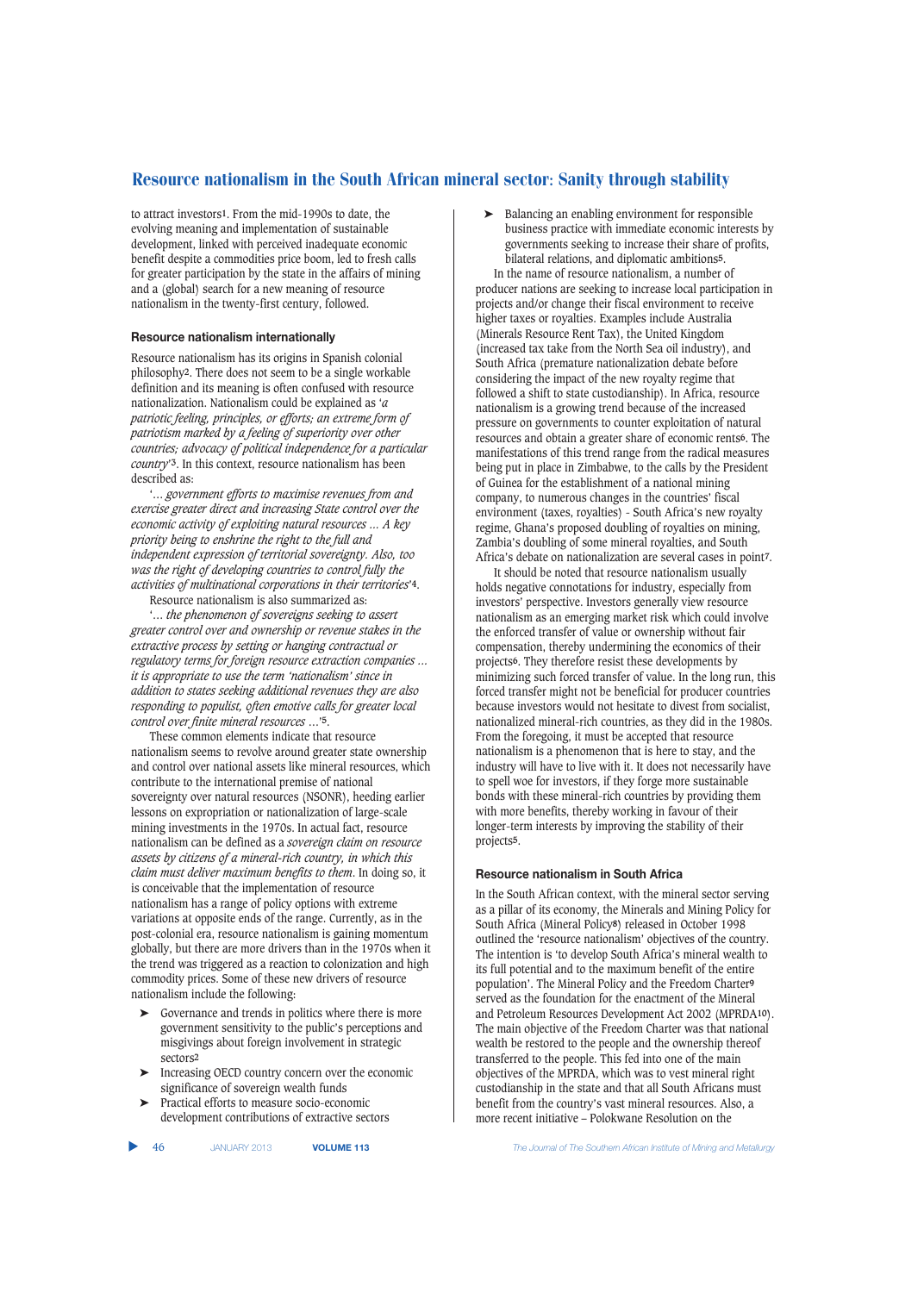Economy**11** – further supports the achievement of the MPRDA's resource nationalism goals. However, in light of recent commodity price booms and despite the mining sector's significant contributions to the economy of South Africa, popular feelings revealed disenchantment with the sector and the people lashed out at the government as they felt that foreign mining investors were benefiting at the expense of South Africans. These reactions served as the basis for the Youth League of the ANC, to use the political tool of heralding the call for the nationalization of South Africa's mines**12**. For the purpose of maximizing the nation's economic gain from minerals in order to contribute to its social and economic development, the Youth League suggested that a State mining company should be established and that the MPRDA be amended to ensure that all private mining investors operate in partnership with this state mining company**13**.

In conclusion, it can be deduced from the above that the current understanding of resource nationalism depends on finding an appropriate working relationship between the state, mining companies, the markets, and citizens**14**. This relationship requires that resource nationalism be understood in the context of global concern for resource security, climate change, sustainable development, and poverty reduction**4**. Hitherto, except for a few cases, governments were focusing on increasing revenue flows through taxes, royalties, taking equity stakes, or boosting local empowerment initiatives**5**. The development of tax and royalty regimes that automatically adjust according to the commodity cycle renders renegotiation or changing of project's fiscal terms based on cyclicality of commodity prices unnecessary. The new South African royalty regime is an example. To summarize, there is some confusion in the meaning of resource nationalism. While nationalization is an extreme interpretation of resource nationalism, the complete absence of State intervention lies at the other extreme. Therefore, the purpose of this paper is to explore what optimal mining means within the wide range of interpretations of resource nationalism and to position South Africa's mineral and fiscal regimes in such context.

#### **Resource nationalism instruments in South Africa**

Most of the current resource nationalism instruments in South Africa were designed and implemented as mechanisms to firstly ensure that the state collects a reasonable share of resource revenues, and secondly to address inequity and other apartheid legacies. However, an orebody becomes valuable only after extraction and transformation into a product that is of some use in the markets. This marketable product is exchanged for cash which the company uses to pay for the cost of finance, labour, goods, services, and several forms of taxes. What is left as 'profit' does not necessarily become investor dividends, because in the context of sustainable development some profit must be set aside as environmental and social contributions, in addition to the economic imperative to sustain the mining activity through reinvestment in the business and replacement of depleted reserves. The reality is that mining investors are often rewarded long after their first capital instalment. The secret from government's perspective is to allow a sufficient flow of funds through to investors so that they do not leave the country for other, less risky and more rewarding

investment destinations. Fundamental to any discussion of resource nationalism is a realization that minerals are wasting assets, which implies that minerals present a one-off opportunity to extract maximum benefit. Therefore, designing and managing the process of mineral development requires careful thought. The discussion in this section gives the authors' perspective of the broad list of instruments that could be grouped under resource nationalism. The list must not be regarded as exhaustive as classification of these instruments differs from one researcher to the next.

## *Instruments contained in the mineral law and policy framework*

The resource nationalism instruments discussed under this heading appear in the Mineral Policy of 1998**8**, the Mineral and Petroleum Resources Development Act 28 of 2002 (MPRDA)**10**, and supporting legislation. This section questions the statement in the SIMS report**13** that the MPRDA is an inadequate instrument for the delivery of benefits from mineral development in South Africa.

#### *State custodianship over mineral resources*

In South Africa, the concept of 'ownership' played an important role in the development of mineral law. The colonial system (starting with the Dutch era in 1652 and effectively ending with the conclusion of apartheid in 1994) was based on the premise that mineral and mining rights ownership could belong to individuals. Conversion of this mineral ownership system to a new system where the state has custodianship over mineral resources could be regarded as the first significant resource nationalism instrument of the new era. State sovereignty over mineral resources is an accepted principle in international law (UN GA Res 1803 of 1962, 3201 of 1974, and 3281 of 1975) and critical for enabling the state to introduce resource nationalism instruments. To this effect, the Preamble to the MPRDA states that '*South Africa's mineral and petroleum resources belong to the nation and the State is the custodian thereof* '. Although it is nowhere expressedly stated that mineral rights ownership belongs to the state, its exercise of custodianship minimized the rights of historic owners to the point that ownership has effectively been transferred.

### *Use-it-or-lose-it and conversion from the old order to the system of the MPRDA*

The principle of use-it-or-lose-it was introduced on the back of the fundamental policy objective of equitable access, which is broadly understood as the prevention of exclusionary acts and concentration of development rights. The conversion process itself could be interpreted as a resource nationalism instrument because it sped up the introduction of the new order. Conversion of old-order rights took place from 2004 to 2009 and was not automatic because of the *use-it-or-lose-it* requirement. The transitional rules required that all old-order rights had to be classified as either active or inactive, with the intention to open access of inactive rights to new entrants. It was therefore inevitable that some holders of oldorder rights had to 'lose out' during the conversion process. Use-it-or-lose-it is further enforced by making it possible for rights to lapse, which lapsing occurs, for example upon expiry, cancellation, or abandonment.

**The Journal of The Southern African Institute of Mining and Metallurgy <b>Victor Account 2014 VOLUME 113** JANUARY 2013 47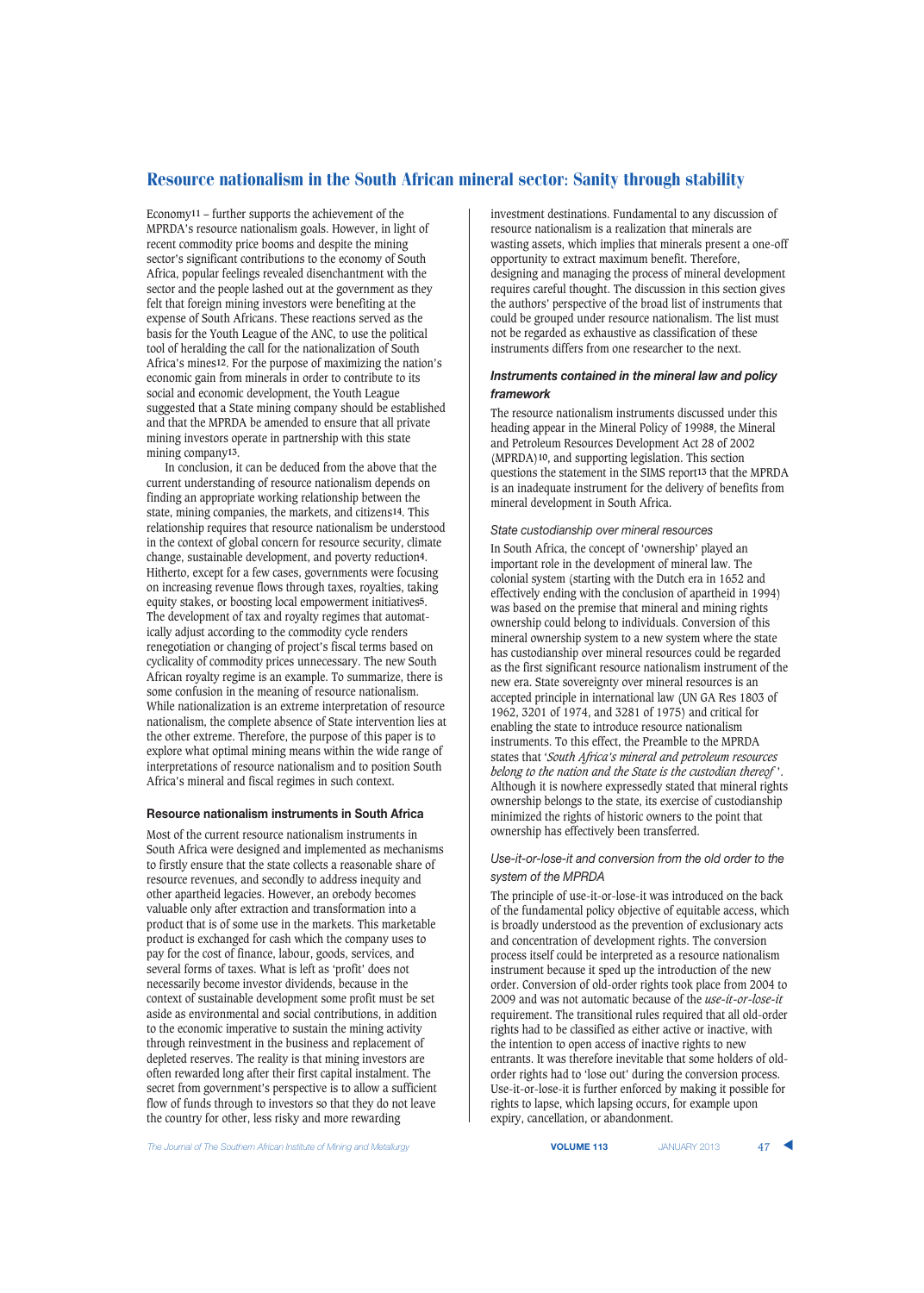## *Implementation of sustainable development and moving the industry beyond mining*

The mineral law and policy framework stimulates sustainable development through the promotion of economic growth, environmental management according to leading principles, and enforcing socially responsible actions by the holders of rights. The system includes concepts like the promotion of socio-economic development, the optimal use of minerals mined, provision for opportunities for historically disadvantaged South Africans (HDSAs), and so forth. The mineral development regime also provides for, for example, preferential rights to communities, community participation in decision-making, mineral royalties payable directly to communities, an empowerment charter, as well as social and labour plans as part of the application process for mineral development rights. In an attempt to increase the value of mineral production and to create more employment, it has become a national imperative to add value to mineral production. The system provides for two beneficiation acts**15** to ensure that the intent of adding value to production is realized.

## *Broader participation through new entrants to mining*

Historically, the mining industry was dominated by a few large mining companies that secured the mineral rights to vast areas in order to protect future supply. This acquisition meant that it was virtually impossible for small and medium companies to gain entry to the sector. The new Mineral Policy included a correction to the situation through policy intents like '*Government will lower barriers to entry for new investors*'. New investors included a drive to attract black economic empowerment (BEE) participants to the minerals sector. The new framework, therefore, promotes broader participation through the following policy intents, like '*Government will promote a wider spread of ownership and Government will focus policies on Black Economic Empowerment*'. In addition, the preamble to the MPRDA

states that it is 'the State's obligation under the Constitution to take legislative and other measures to redress the results of past racial discrimination'. The state now has a legal empowerment obligation (MPRDA, Sections  $2(d)$ ,  $2(f)$ , 100(2)(a)**10**, South African Constitution**16**, and the mechanisms to ensure that all South Africans benefit from its mineral wealth include the following:

- ➤ During the transitional period, holders of historic rights had to demonstrate opportunities to new entrants
- The introduction of an empowerment charter and a scorecard for measuring progress
- ➤ The requirement for social and labour plans as part of the mineral rights application process.

## *Impact of Mineral Law and Policy Framework*

The SIMS report**13** recognized the impact of the MPRDA in correcting the mineral resources ownership issue, with a qualifier: '*However, when we subsequently concessioned them, via a Mining Right, we failed to ensure that their developmental impact was maximized. This needs to be urgently remedied*.' The authors disagree that the mining right system can be held responsible for failure in delivery of benefit because several resource nationalism instruments, all with righteous intention, were 'packaged' as conditions for obtaining a mining right. Any failure should rather point to administrative inefficiency and political intervention during the implementation and governance of the MPRDA. Transparency International's Corruption Perception Index (CPI) is a measure of the transparency within the country. This index is a reflection of how the international community perceives transparency in the minerals sector. The assumption is that the less transparent (the lower the index), the more corrupt is the regime (an index of 100 denotes perfect transparency). Figure 1 on the left hand side illustrates that there is room for improvement in South Africa, while the right hand side demonstrates that the perception that South Africa is corrupt is on the increase.



Source: Transparency International (www.transparency.org)

**Figure 1—South Africa corruption perception index**

▲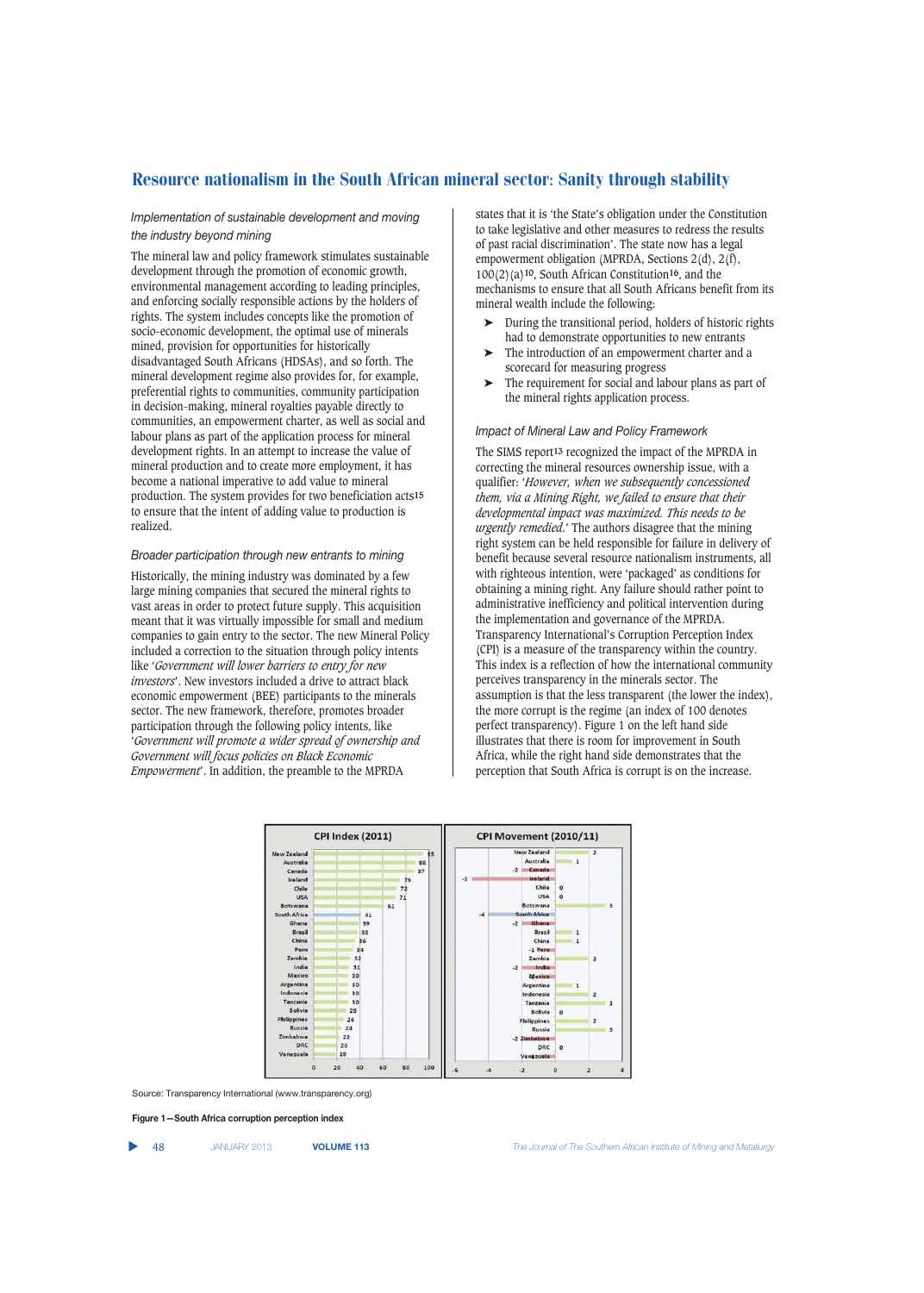Figure 2 relates the CPI with another perception as published by Canada's Fraser Institute. The Fraser index is an attempt to quantify the 'goodness' of the mineral regulatory regime. The graph illustrates year-on-year changes, with 2011 being perceived as a particularly bad year; that is, South Africa has low potential associated with high levels of corruption, despite being one of the most blessed countries from a mineral abundance point of view. The statistics thus far certainly indicate that, as a country, South Africa does not live up to the potential of its mineral resources.

Although there is a perception of a gradually deteriorating legal framework in South Africa, which is endorsed by World Bank governance indicators for rule of law, regulatory quality, and government effectiveness, the indicators in Figure 3 also show that South Africa scores considerably better that the averages for Africa. Improving indices are political stability and rule of law, while control of corruption and government effectiveness are the problem areas. Although the SIMS report**13** recommends that a Minerals Commission might be a better mechanism for regulating the industry and could be explored, the authors believe that the effort should rather be channeled into developing better regulatory and compliance capacity in the Department of Mineral Resources (DMR). The creation of a super-ministry to manage the country's minerals and energy complex (MEC) might also be an option to explore. Such a ministry must explore the linkages between mining and the well-known problems, including the following:

- ➤ Unemployment
- ► Poor standard of education<br>► Unsustainable labour produ
- Unsustainable labour productivity
- ➤ Inadequate minerals-based research and technology development
- ➤ Insufficient and poorly maintained infrastructure
- ➤ Meagre public service
- ➤ Corruption
- ➤ An ongoing divided citizenry.

## *Resource nationalism instruments contained in the fiscal (tax) law and policy framework applicable to South Africa's minerals sector*

This section attempts to describe the instruments contained in the tax law and policy framework of South Africa that could be interpreted as mineral resource nationalism instruments. Taxation is important: firstly, to government, because states need to raise money to achieve their policy objectives and manage fiscal flows for economic development; secondly, to the public, who expect socioeconomic benefits; and thirdly, to investors, whose shortterm profit goal may conflict with long-term government objectives. Government can claim its share in more than one way, but taxation of private companies has emerged as the least risky and most secure way of extracting revenues. It is unlikely that the perfect regime will ever be found, but forward-looking regimes have more potential to be sustainable compared to quick fixes that are responses to *adhoc* issues. The emerging era, therefore, favours progressive taxes aimed at rents, while combining fiscal policy with linkage issues.

**The Journal of The Southern African Institute of Mining and Metallurgy <b>VICUME 113** JANUARY 2013 49

A short explanation of resource rents is necessary for a basic understanding of this often-misunderstood concept. Several authors have explained the existence of rents in the past. Adam Smith**17** explained rents as the additional earnings that could be earned by producers with costs that are less than the highest cost producer; that is, the highest cost mine determines the size of the rent produced by other mines. More recent authors, for example Cordes**18**, described rents as bonus (surplus) returns over and above what was expected initially. Under these circumstances, the surplus will not be missed by the investor and can be taxed away without influencing the investment decision. The market requires a certain quantity of mineral production at which a price is established to clear the market. Mines that supply the market with costs in excess of the price received will operate at a loss and, unless assisted in one form or other, exit the market.

It is inevitable that some mines will be better off in terms of profits than other mines. This scenario is not entirely unique to the mining sector because similar profits are earned by other producers in the economy. If, for some reason, the market needs more production, it causes a shift in demand. Prices will rise accordingly, and historically marginal mines become profitable. During the period it takes to find, capitalize, and build mines to meet the new demand, producers already in the market receive inflated prices, which means that there are bonus rewards over and above normal profitability in the short run. These surpluses are termed economic rents or, more appropriately for the mining sector, mineral rents.



Sources: Transparency International (www.transparency.org) and Fraser Index (www.fraserinstitute.com)

**Figure 2—Impact of corruption on mineral potential**



Source: World Bank governance indicators (www.govindicators.com)

**Figure 3—Governance in South Africa**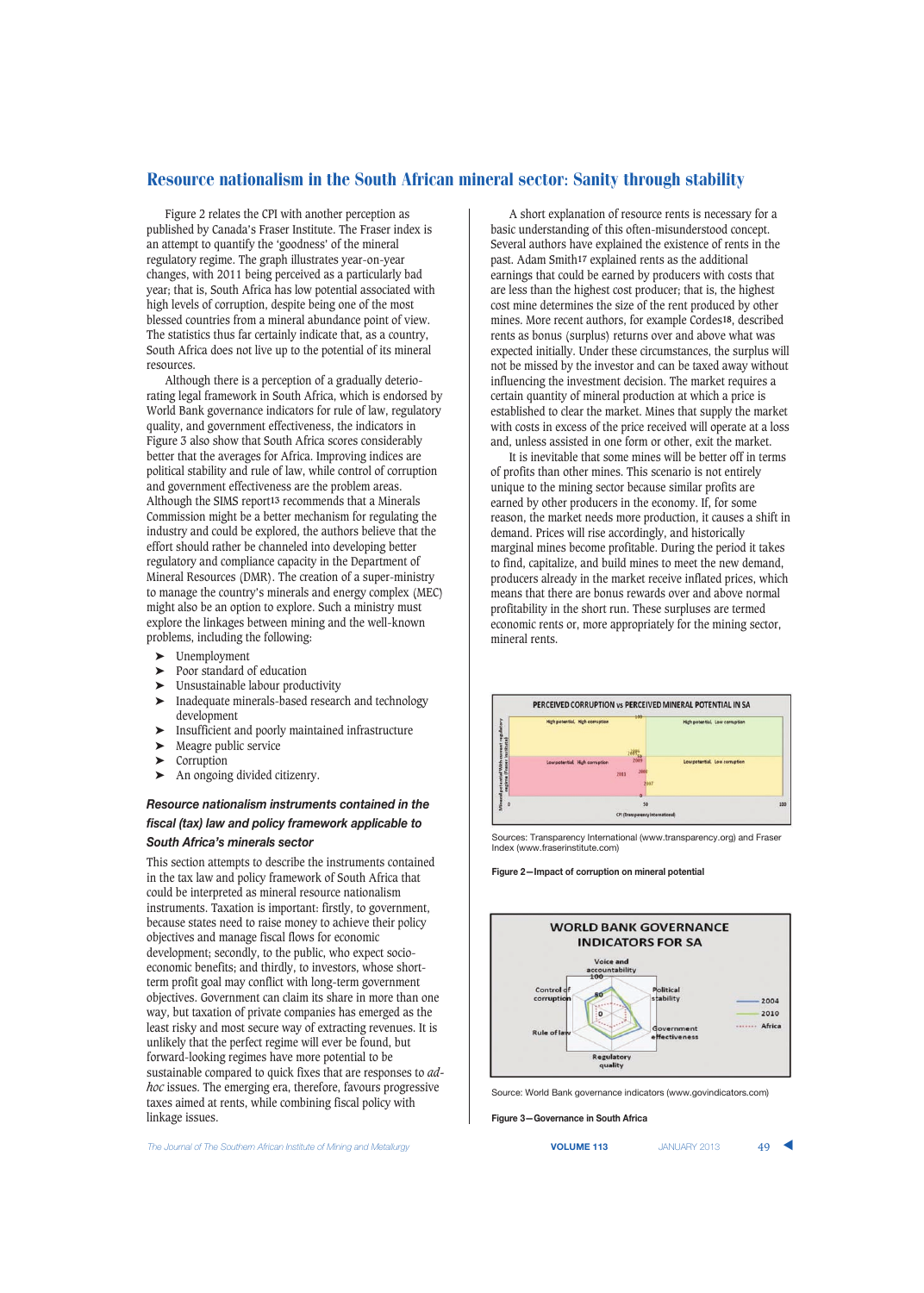Mineral development, therefore, allows mining companies the opportunity to benefit in an extraordinary fashion, while it should also allow the public to share in the associated economic rents. From the state's perspective, all rents can be taxed away without influencing the investment decision because the bonus is a direct result of resource and market characteristics. Companies take a different view by arguing that entrepreneurship optimizes the return, and without allowing them to retain a significant portion of the rents, there will be no incentive to skilfully employ the factors of production. This is the optimistic perspective. A downward shift in demand has the opposite effect, namely a devastating impact on mines, mine profitability, and complete evaporation of rents. Historically profitable (and even rent-earning) mines may become unprofitable and they will, for economic reasons, be forced out of the market (e.g. the closing of platinum-producing shafts by Aquarius Platinum in 2012). Mining companies have no choice, because of their pricetaking nature, other than to correct the market imbalance by limiting supply. Therefore, new expansion plans will be delayed (e.g. Lonmin), production at other mines will be scaled down (e.g. Anglo Platinum), while others will be placed on care and maintenance. It is also unavoidable that jobs will be lost in the process. It is little wonder then that this industry is called a boom-and-bust industry, and the period from boom to bust and *vice versa* can be very short. Miners and their investors, therefore, must be respected for their unusual appetite for taking on risks.

## *General tax compliance and minimizing exemptions from taxes*

Enforcement of the tax laws, the efficiency of the collection agency, and compliance systems have a direct impact on the amount of revenue collected. Competence and efficiency of the National Treasury and the South African Revenue Service (SARS) allow for proficient administration of the Income Tax Act 58 of 1962. This administration allows for tax compliance to a level where it has become unacceptable for companies to risk penalties and reputation due to non-compliance. Exemption from taxes is the exception and, when granted, applies to government income, subsidies and grants, and SARS-approved non-profit institutions. Exemption of private company income is mostly partial and applies only when it can be justified to support specific national imperatives, for example SARS-approved scientific research institutions, receipts and accruals derived from mine closure rehabilitation funds, and reimbursements for approved economic development areas and industrial development zones (IDZs).

#### *The sliding-scale nature of the gold income tax formula*

The current formula for calculating the annual tax rate is  $Y =$ 43 - 215/*X*, or stated alternatively,  $Y = a - ab/X$  where the percentage tax rate (*Y*) is determined by the formula and varies according to profitability over a year; a is the marginal corporate rate and applies to taxable income in excess of *b*; *b* is the (5%) tax-free tunnel, which is effectively a tax exemption of the first 5% of profit, which allows mining companies to continue operating in marginal and loss situations so that employment can be maintained; and X is the taxable income divided by gold mining revenue,

expressed as a percentage. This allows for an inflated rate of taxation during high gold prices and automatic relief during times of low prices and/or high costs of extraction.

## *Mineral royalties*

The Mineral and Petroleum Resources Royalty Act (MPRRA) of 2008**19** came into existence as a direct result of the implementation of the principle of state custodianship over mineral resources provided for in the MPRDA. The regime aims to enforce three policy objectives; namely, to encourage value addition to mineral production, to compensate the state for the loss of minerals under its custodianship, and to target mineral rents in times of high commodity prices. As is the case with the gold income tax, the rate of payment is determined by a formula. Where the two systems differ is that in the case of the royalty, the rate is applied to a base of gross sales, and not a definition of income that allows for most costs to be deducted. In the case of production meeting the definition of refined minerals, the rate  $(Yr) = 0.5 +$ [EBIT/(Aggregate gross sales  $\times$  12.5)]  $\times$  100, where the factor 12.5 determines the maximum rate, which is 5%; the minimum rate is 0.5%; and the rate fluctuates according to EBIT (or EBIT-to-sales ratio, which is a measure of profitability) over the period. In the case of an unrefined classification, the rate of  $(Yu) = 0.5 + [EBIT/(aggregate gross$ sales  $\times$  9)]  $\times$  100, allows for a maximum rate of 7%. The nature of both formulae is sliding-scale, with profitability the mechanism for determining the rate, which allows for automatic relief during hard times and automatic rent collection during good times – that is, a self-adjusting system.

## *Diamond export levy, special treatment of mine development capital and ring-fencing of expenditure*

To discourage the export of raw diamond production, the diamond levy regime provides for a 5% levy upon the transfer of unpolished diamonds. As an incentive to develop new mines, development capital is treated similarly to an expense, and in the case of gold, unredeemed amounts can be indexed through a compound interest calculation. It works in the opposite direction too, for example as a disincentive to use (e.g. exploration) expenditure to reduce the tax base of producing mines, a system of ring-fencing applies. According to Cohen**20**, the South African ring-fences are the following:

- ➤ Taxpayer ring fence
- ➤ Mining activity ring fence
- $\sum_{\text{Capital expenditure}}$  capital expenditure ring fence
- Capital expenditure per mine ring fence
- ➤ Prospecting ring fence.

#### *International considerations*

The main purpose of these instruments is to protect the South African tax base and to prevent the shifting of taxable income to low- or no-tax jurisdictions. Examples are rules on the treatment of foreign currency income, transfer pricing, thin capitalization, double taxation agreements, and foreign exchange controls. Capping of foreign ownership happens inadvertently as a result of compulsory BEE stakes (e.g. the 26% participation of HDSAs as stipulated in the Mining Charter).

▲

50 JANUARY 2013 **VOLUME 113** *The Journal of The Southern African Institute of Mining and Metallurgy*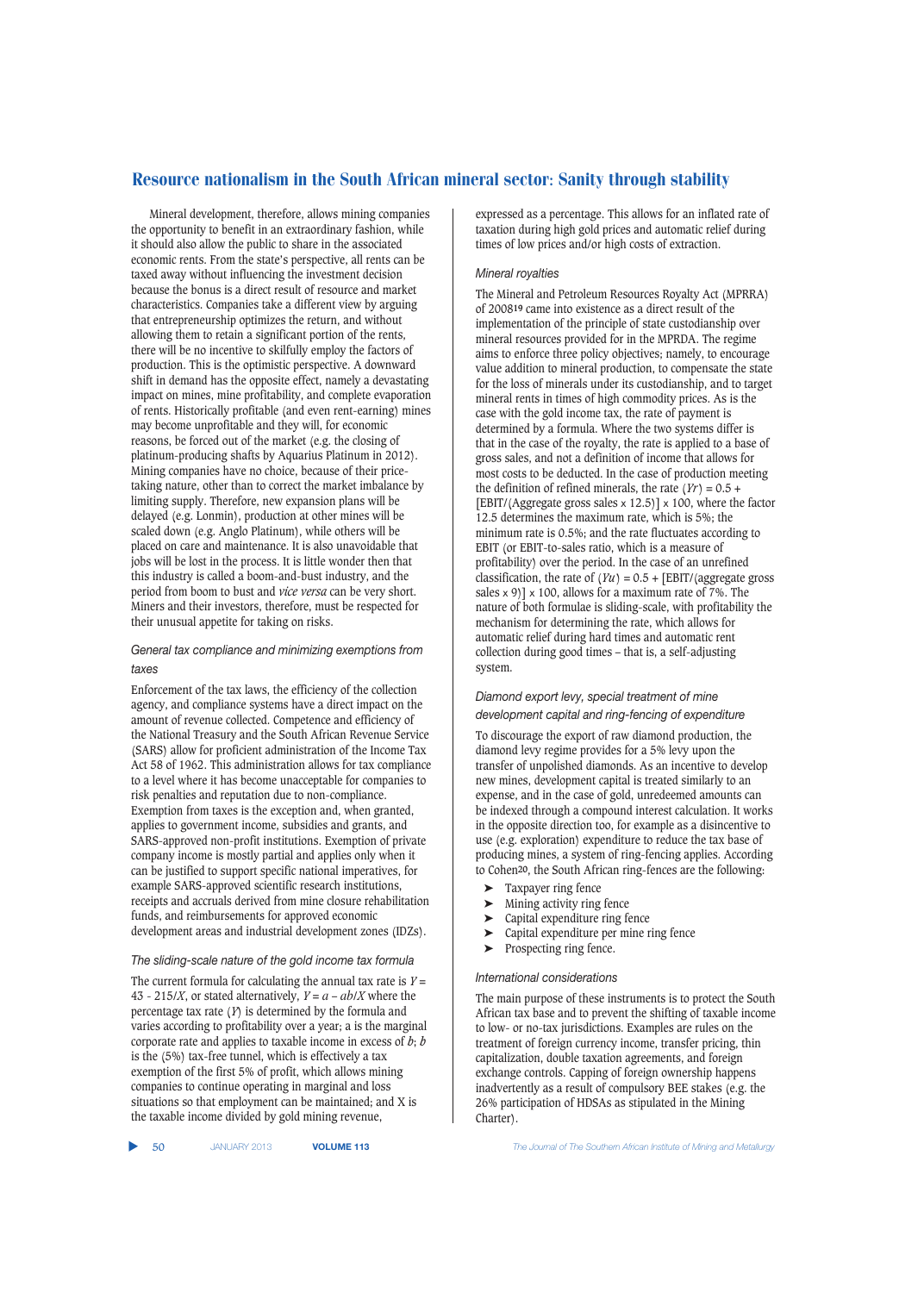#### *Impact of mineral tax law and policy framework*

It seems that the effectiveness of SARS and the emphasis on tax compliance on companies in South Africa have had a positive impact on the amount of revenue collected. Figure 4 shows that companies' share of payments to the fiscus gradually increased from 18% in 2003 to 25% in 2009. The impact of the 2008/09 global economic crises is also illustrated, resulting in company income tax shrinking to 20% in 2011. This shrinkage was at the expense of individual taxpayers, who paid more taxes (34% of all taxes) after the crises.

Cawood demonstrated in a 2011 study**21** that the ideological perception that the commodities boom did not benefit South Africa is not true. We therefore strongly disagree with a recommendation of the SIMS report**13** of the introduction of a 50% resource rent tax (RRT) as a targeted state intervention. There is no justification for a RRT in either the SIMS report or in the actual amounts collected from mining companies to indicate that a RRT will be more efficient than the current system. However, where we agree with the SIMS report is that the fiscal linkages need some refinement - which is a revenue management rather than a revenue collection issue. There is, therefore, no evidence to suggest that a RRT will achieve the desired developmental objectives. The existing fiscal instruments are adequate, but could be 'tweaked' so that the important economic linkages can be established and managed for accelerated benefit. Table I demonstrates the importance of mining fiscal flows to the South African economy in relation to other sectors. Mining taxes increased from R10 billion in 2009 (the year before the Royalty Act was introduced) to R25.7 billion in 2011 (the year after the Royalty Act was introduced).

Table II further demonstrates how mineral rents cause mining companies to be significantly more profitable compared to other companies. What is also clear is how the current tax regime targets the rents through the significantly higher tax–to-turnover ratio compared to the overall economy.

Table II illustrates that mining companies are already paying more taxes than the rest of the economic sector. The impact of the new royalty regime, which started in March 2010, is already visible in the 2011 statistics. The mineral sector is certainly becoming more important to the national economy from a taxpayer's perspective. Cawood**21** estimated that the expected impact of the Royalty Act is about an 8% rise in mining's contribution to company taxes or, stated alternatively, in boom times mining taxes are expected to rise by about 50% after the introduction of the new royalty regime. The statistics convincingly suggest that once the new royalty regime is better understood and the broader benefits



Source: SARS tax statistics (www.sars.gov.za)

#### **Figure 4—Sources of taxes in South Africa**

| Table I                                 |               |                |                |               |                |               |                |                |               |                 |               |                |                |               |                 |
|-----------------------------------------|---------------|----------------|----------------|---------------|----------------|---------------|----------------|----------------|---------------|-----------------|---------------|----------------|----------------|---------------|-----------------|
| Actual tax collected (SA rand, million) |               |                |                |               |                |               |                |                |               |                 |               |                |                |               |                 |
|                                         | 2009          |                |                |               | 2010           |               |                |                | 2011          |                 |               |                |                |               |                 |
|                                         | Q1            | Q <sub>2</sub> | Q <sub>3</sub> | Q4            | Total          | Q1            | Q <sub>2</sub> | Q <sub>3</sub> | Q4            | <b>Total</b>    | Q1            | Q <sub>2</sub> | Q <sub>3</sub> | Q4            | <b>Total</b>    |
| All sectors<br>Mining sector            | 22726<br>4575 | 20418<br>3142  | 20093<br>647   | 21908<br>1687 | 85145<br>10051 | 26819<br>3230 | 24898<br>4526  | 26374<br>4576  | 27476<br>5263 | 105567<br>17595 | 27696<br>6128 | 28214<br>6603  | 30715<br>6575  | 28875<br>6435 | 115500<br>25741 |

Source: STATSSA P0044 and P0441(www.statssa.gov.za)

| Table II                                                                                |             |             |             |             |             |             |             |             |  |  |  |  |
|-----------------------------------------------------------------------------------------|-------------|-------------|-------------|-------------|-------------|-------------|-------------|-------------|--|--|--|--|
| Comparison of profitability and tax take between mining companies and the total economy |             |             |             |             |             |             |             |             |  |  |  |  |
| <b>All Sectors</b>                                                                      |             |             |             |             |             |             |             |             |  |  |  |  |
| Year                                                                                    | 2004        | 2005        | 2006        | 2007        | 2008        | 2009        | 2010        | 2011        |  |  |  |  |
| EBIT/revenue before royalty (%)<br>Tax/turnover (%)                                     | 11%<br>1.8% | 12%<br>2.2% | 13%<br>2.6% | 14%<br>2.6% | 15%<br>2.6% | 11%<br>1.8% | 11%<br>2.0% | 11%<br>2.1% |  |  |  |  |
| <b>Mining Sectors</b>                                                                   |             |             |             |             |             |             |             |             |  |  |  |  |
| Year                                                                                    | 2004        | 2005        | 2006        | 2007        | 2008        | 2009        | 2010        | 2011        |  |  |  |  |
| EBIT/revenue before royalty (%)<br>Tax/turnover (%)                                     | 18%<br>4.3% | 24%<br>5.5% | 29%<br>7.2% | 31%<br>7.6% | 41%<br>8.1% | 18%<br>3.2% | 23%<br>4.6% | 23%<br>5.9% |  |  |  |  |

Source: STATSSA P0044 and P0441 (www.statssa.gov.za)

**The Journal of The Southern African Institute of Mining and Metallurgy <b>Victor Collection Control Control Control VOLUME 113** JANUARY 2013 **51**